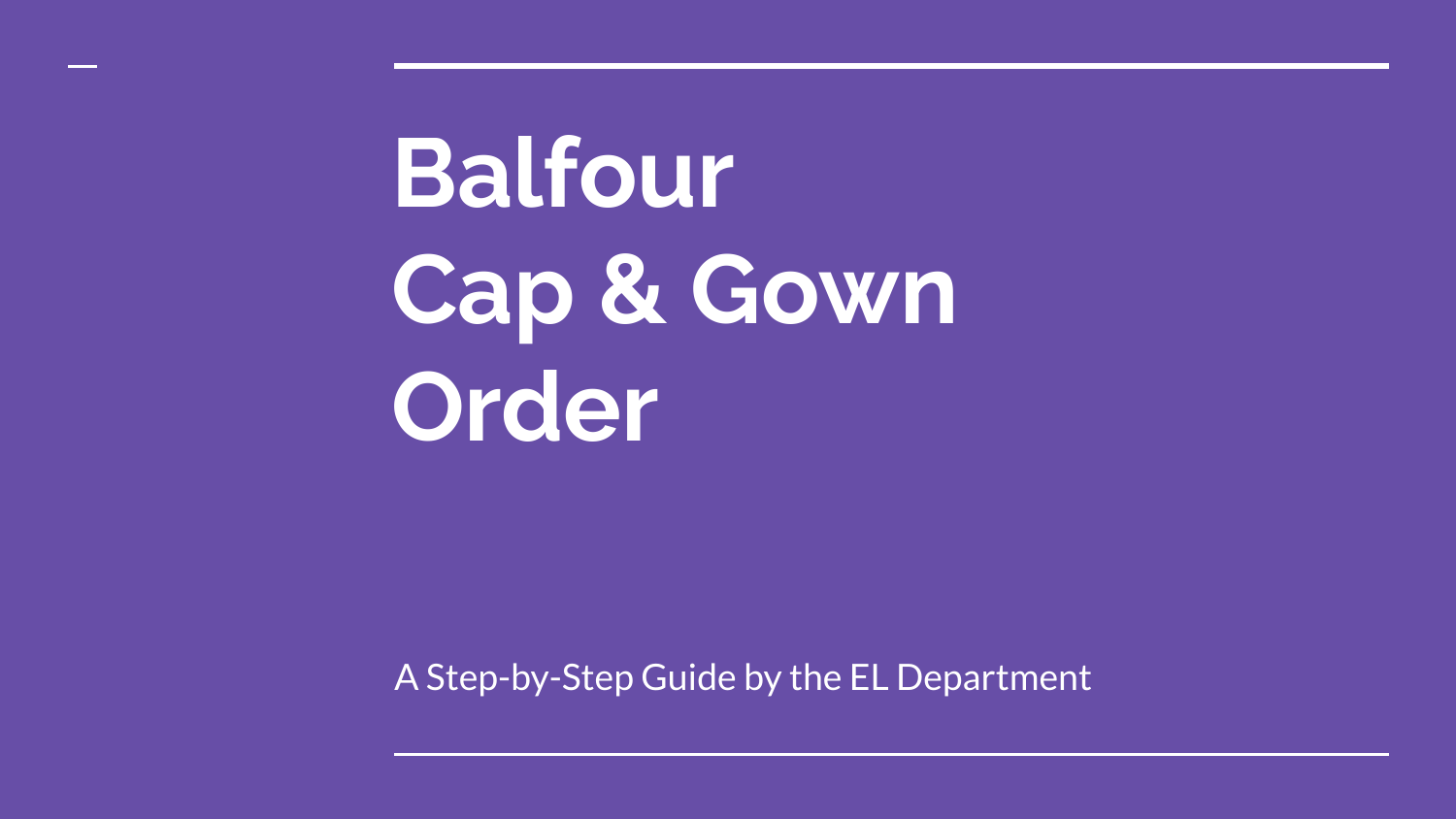### **What you are ordering:**



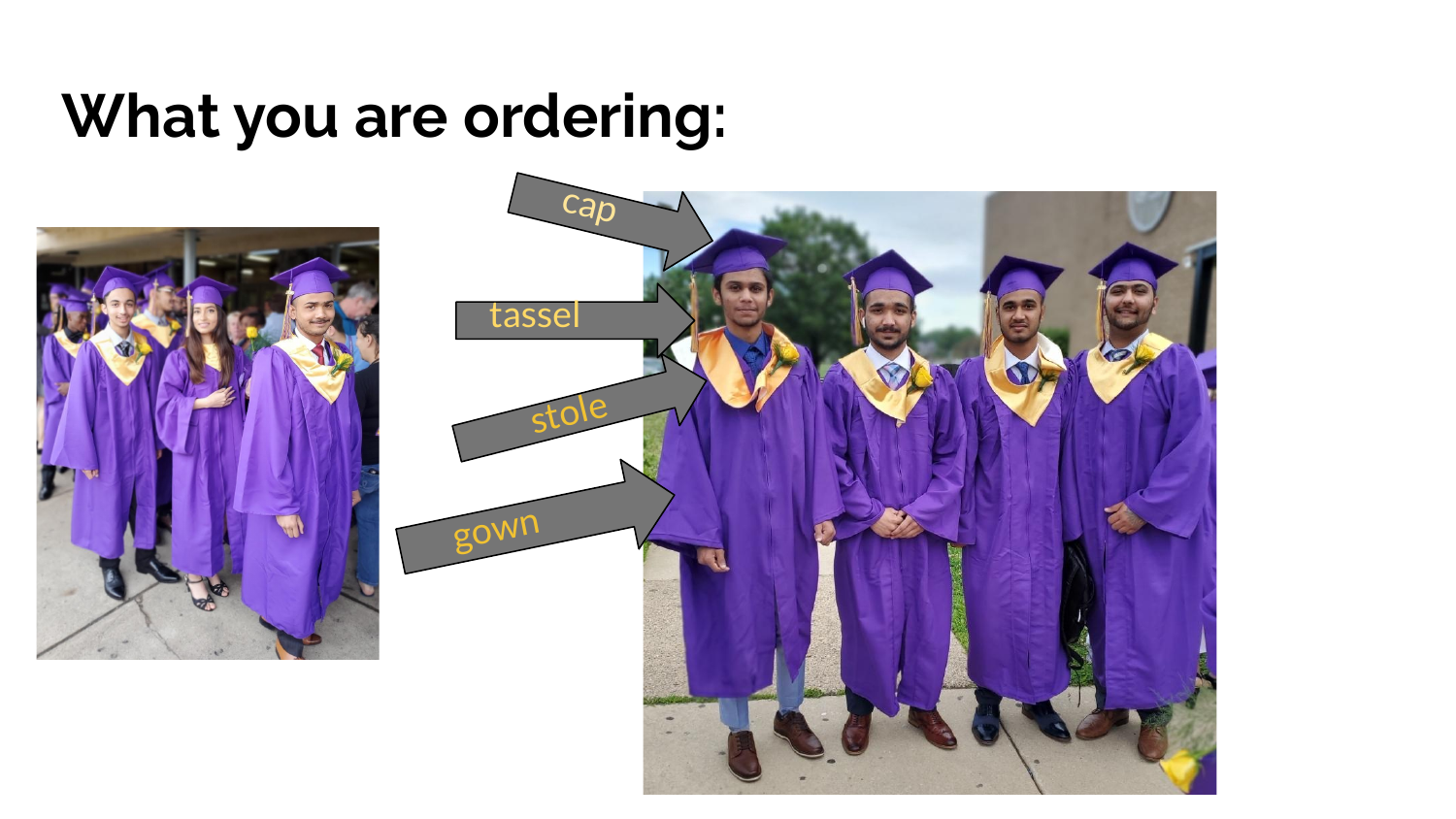### **What you will need:**

- ❏ To order, you will need…
	- ❏ your height (without shoes)
	- ❏ your weight
		- ❏ a credit/debit card
- ❏ The order deadline is March 1 at 11:59 pm. If you order between March 2 and April 1, you will incur a late fee.
- ❏ If you have questions about what to order, reach out to the Senior Center staff.
- ❏ Your Balfour representative is Emmy Kachel
	- ❏ Phone:215-913-0597
	- ❏ Email: Emmy.Kachel@balfour-rep.com



March 1 at 11:59 pm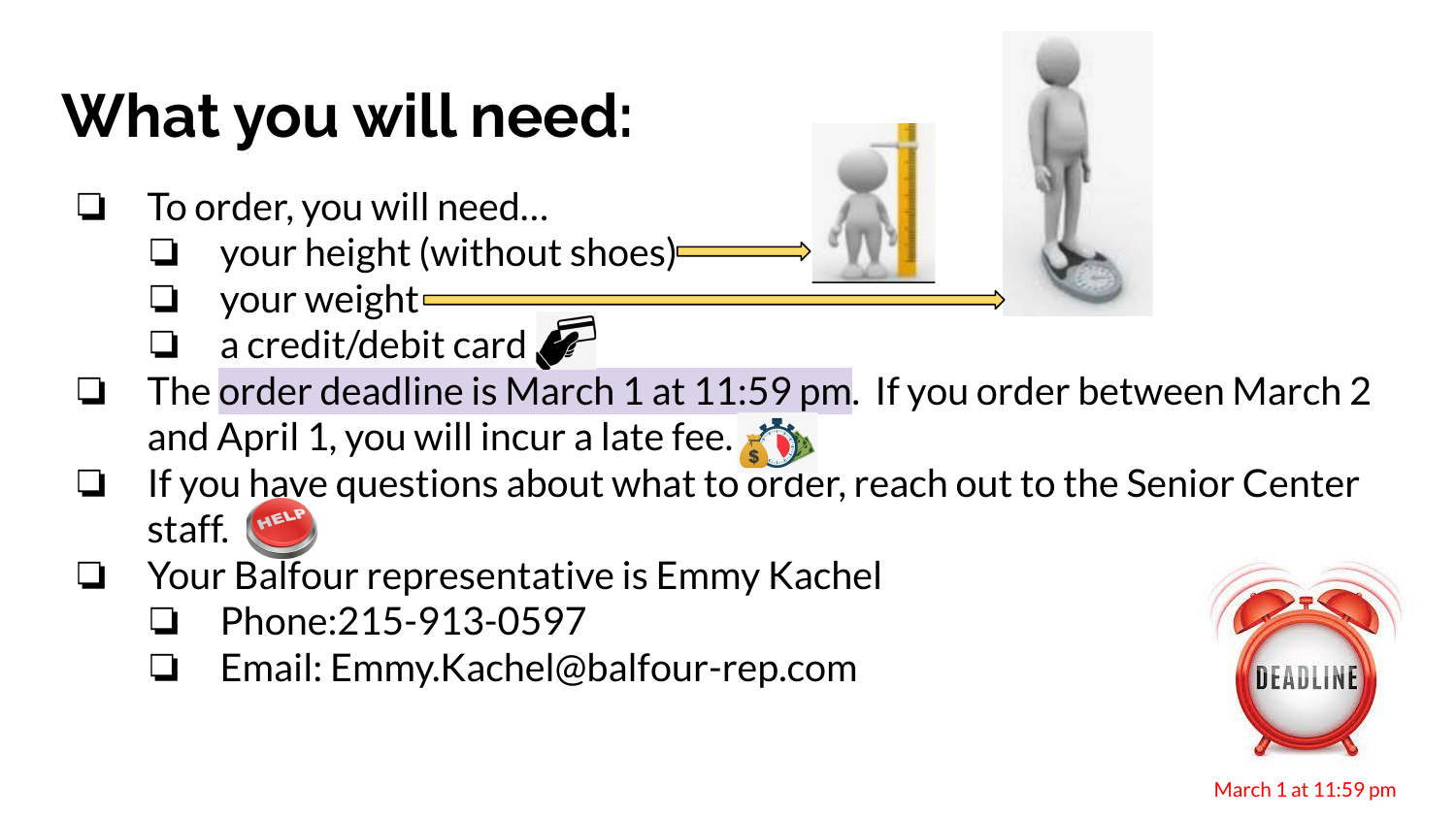#### **PRICING DETAILS**

## **What it**  will cost:



| If you place your order during Normal Registration December 20th, 2021 - March 1st, 2022 the pricing is as follows. |         |  |  |  |
|---------------------------------------------------------------------------------------------------------------------|---------|--|--|--|
| Cap, Gown, Tassel & Stole Package<br><b>Regular price</b>                                                           | \$39.00 |  |  |  |
| <b>Tassel Only</b>                                                                                                  | \$10.00 |  |  |  |
| <b>Cap Only</b>                                                                                                     | \$10.00 |  |  |  |
| <b>Cap and Tassel Only</b>                                                                                          | \$20.00 |  |  |  |
| <b>Stole Only</b>                                                                                                   | \$12.00 |  |  |  |
| If you place your order during Late Registration March 2nd, 2022 - April 1st, 2022 the pricing is as follows.       |         |  |  |  |
|                                                                                                                     |         |  |  |  |
| Cap, Gown, Tassel & Stole Package<br>Price with late fee                                                            | \$54.00 |  |  |  |
| <b>Tassel Only</b>                                                                                                  | \$10.00 |  |  |  |
| Cap Only                                                                                                            | \$10.00 |  |  |  |
| <b>Cap and Tassel Only</b>                                                                                          | \$20.00 |  |  |  |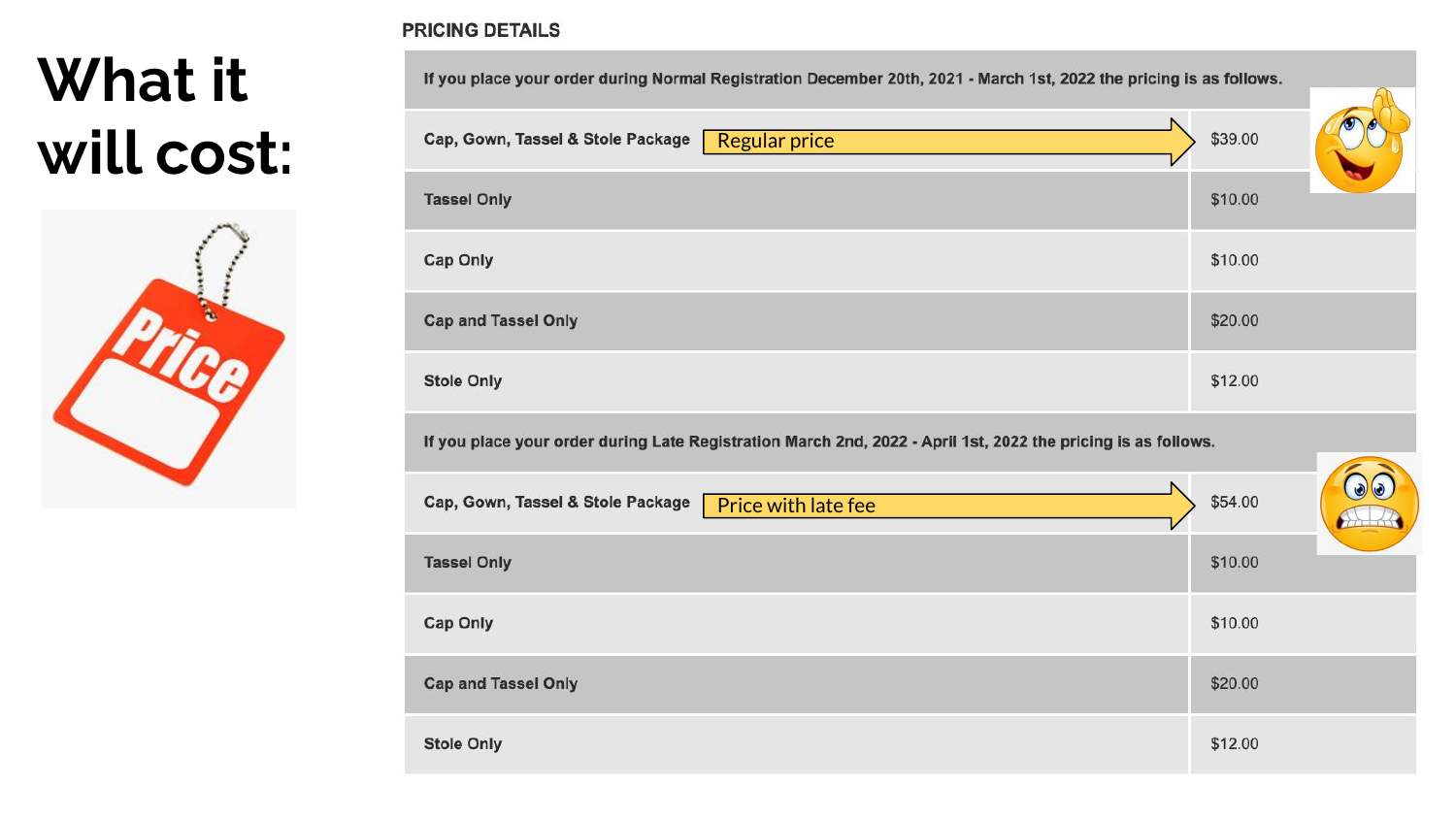### **How to place the order in 5 easy steps.**

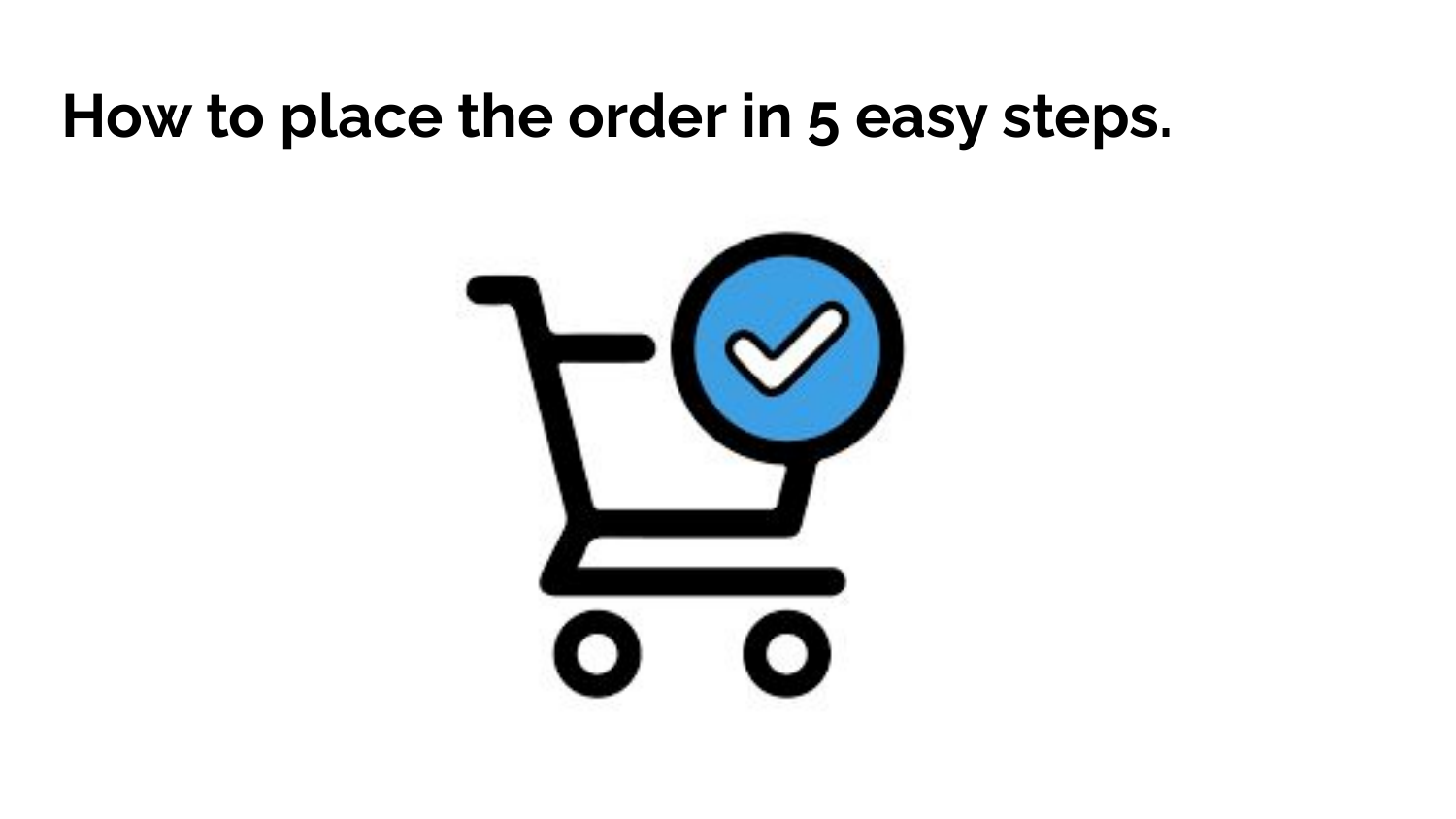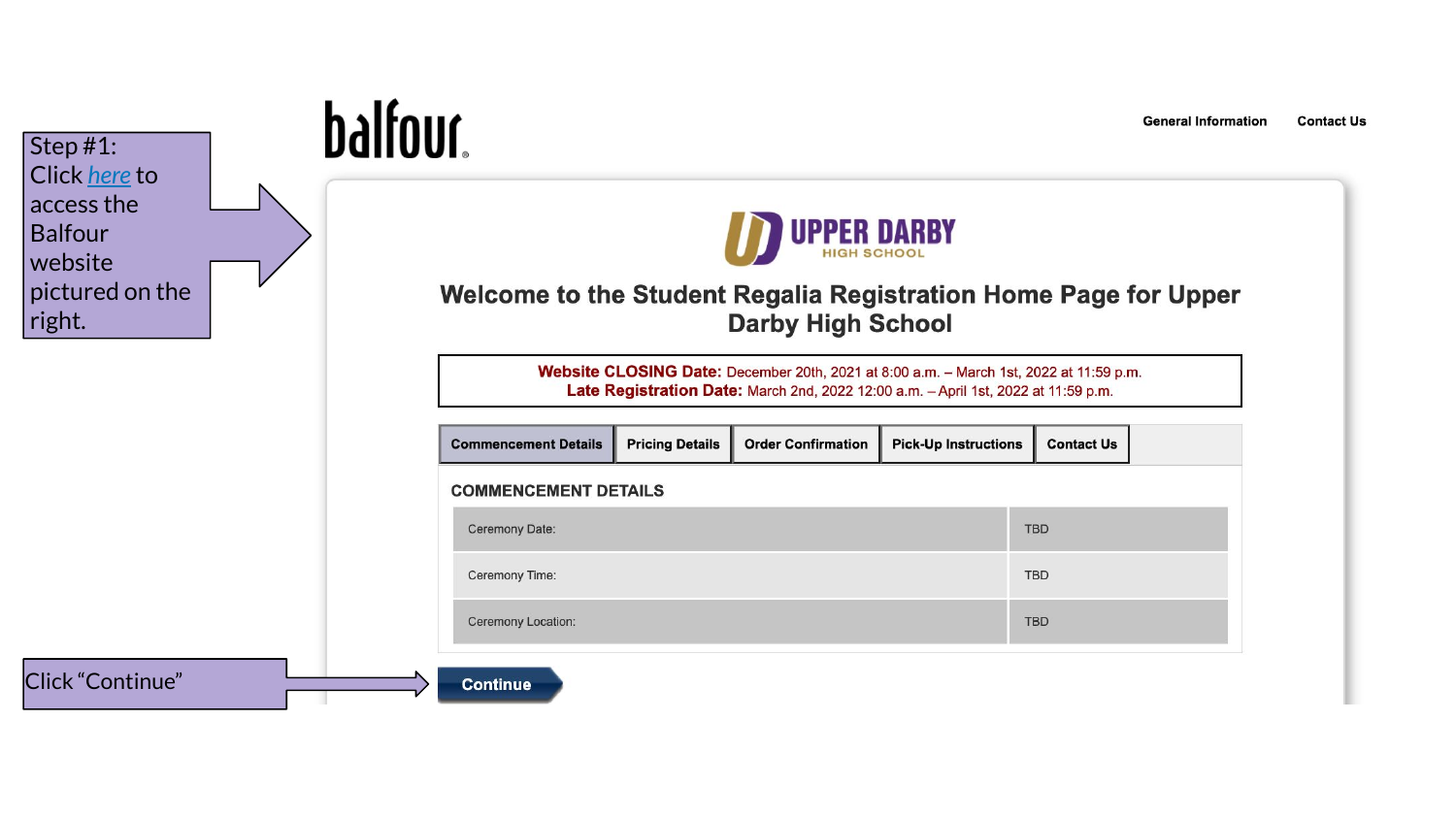# balfour.

**General Information Contact Us** 

Upper Darby High School > Students Registration Page

#### **Select An Option Below:**

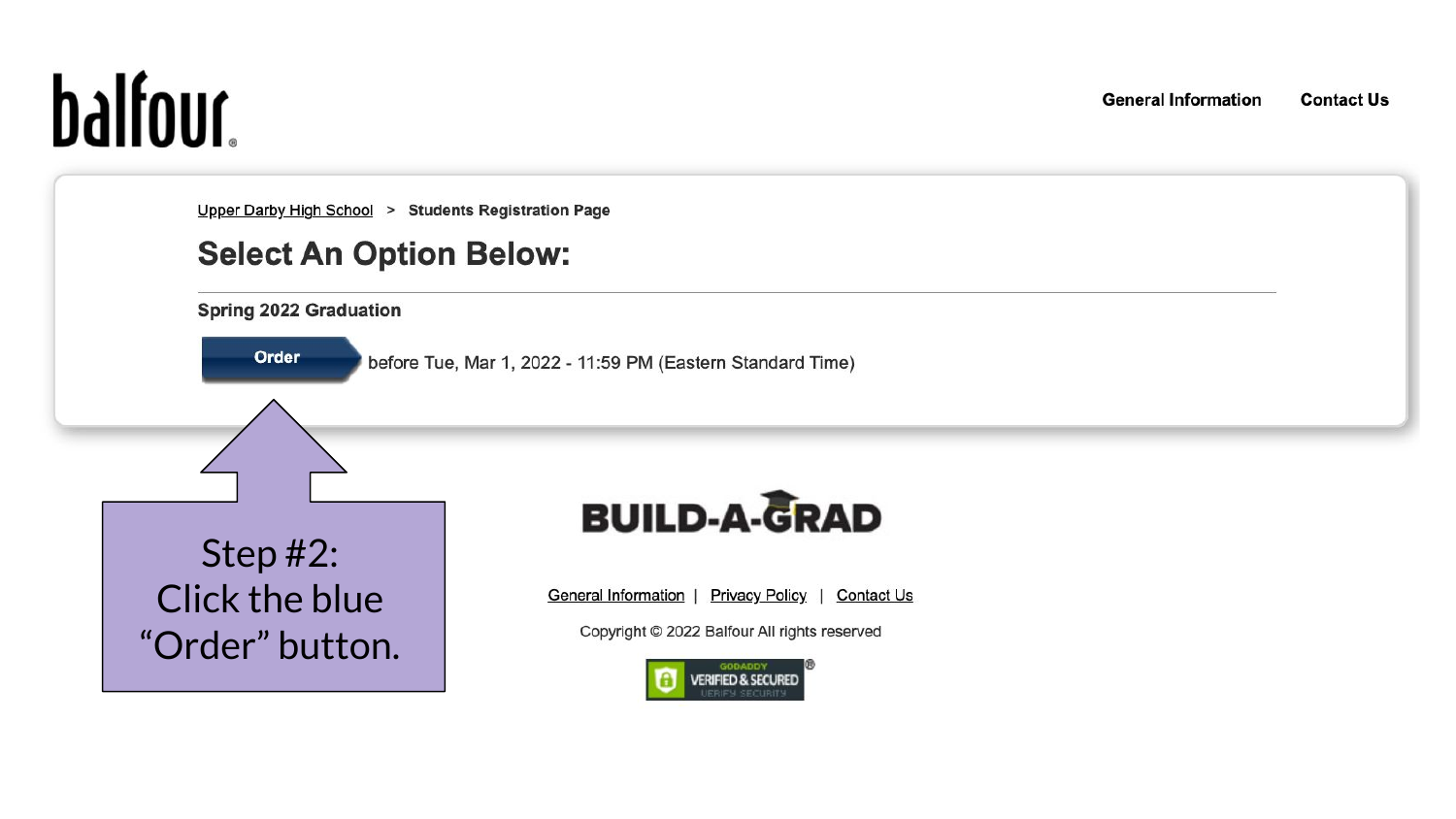## balfour.

Upper Darby High School > Spring 2022 Graduation > Order Information

Step #3: Complete "Order Information"

| Student ID Number (do not enter spaces or dashes) *                                                                                                                 |
|---------------------------------------------------------------------------------------------------------------------------------------------------------------------|
|                                                                                                                                                                     |
| Select your<br>Ext<br>Phone Number*                                                                                                                                 |
| Weight *                                                                                                                                                            |
| <b>Select Option: *</b>                                                                                                                                             |
| $\checkmark$ Select a ceremony first<br>Amethyst Cap and Tassel Only<br>Amethyst Cap Gown Tassel Stole Package<br>eve & Continue<br>Amethyst Cap Only<br>Stole Only |
|                                                                                                                                                                     |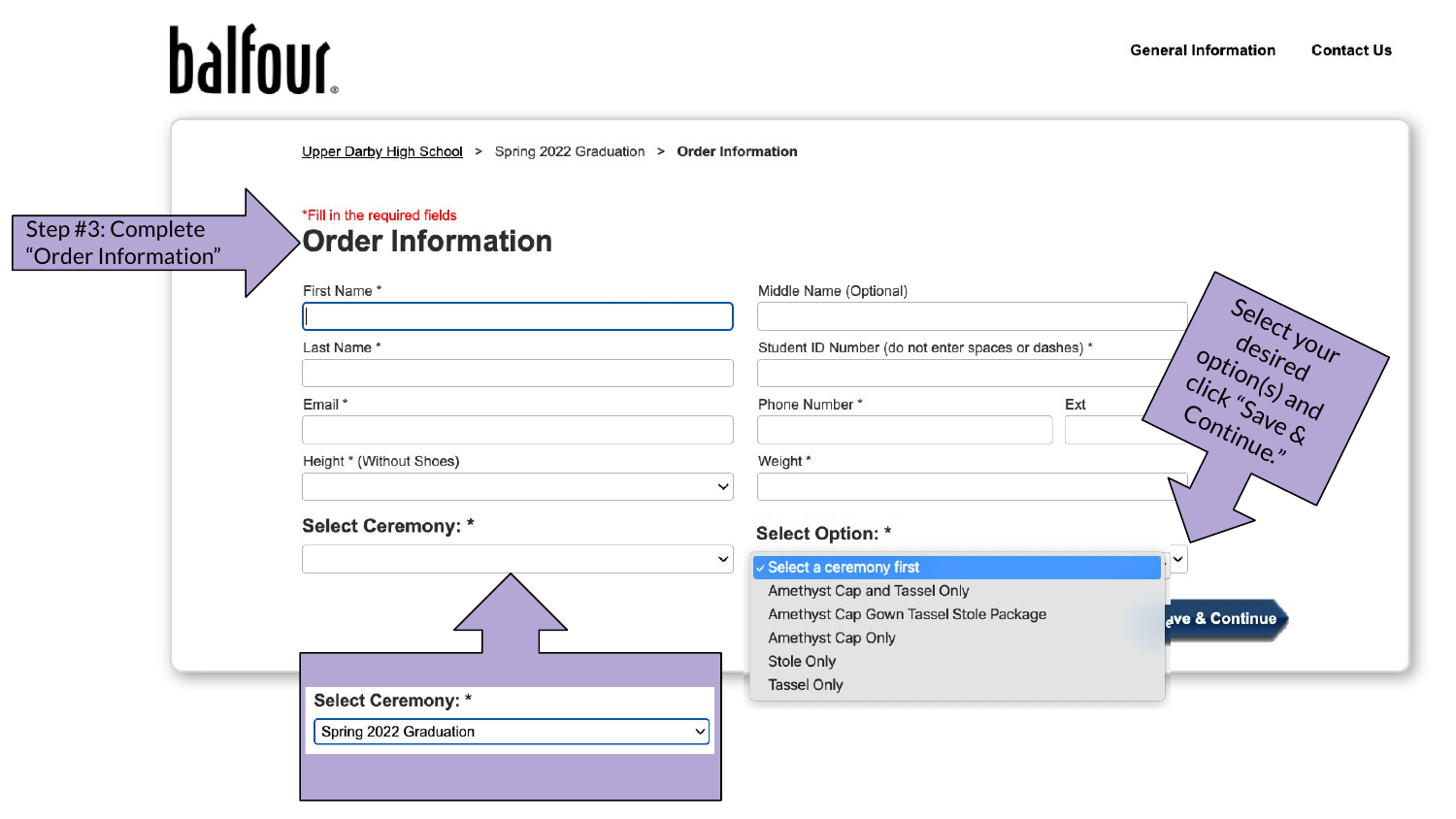#### Step #4: Check to make sure that all information is correct.

\*PLEASE DO NOT USE YOUR BROWSER'S BACK BUTTON! TO EDIT YOUR ORDER, CLICK THE "Edit Information" BUTTON.

#### **Review Your Order**

Name: John Miller Email: 00000000@student.upperdarbysd.org Phone: (484) 111-1111 Height: 6'3" - 6'5" (190.50 cm - 195.58 cm) Weight: 191 lbs - 215 lbs (86.18 Kg - 97.52 Kg)

#### **Order Details**

Cap Gown Tassel Stole Package

| <b>Ceremony:</b>                 | Spring 2022 Graduation                                                                                  |
|----------------------------------|---------------------------------------------------------------------------------------------------------|
| Selected Option:                 | Amethyst Cap Gown Tassel Stole Package                                                                  |
| Price:                           | \$39.00 (Purchase)                                                                                      |
| Commencement Location:           | TBD                                                                                                     |
| <sup>2</sup> ick-Up Instruction: | Your order will ship to the school. Please see communications from the school for pick-up instructions. |
|                                  |                                                                                                         |

| <b>Totals</b>   |         |  |
|-----------------|---------|--|
| <b>Subtotal</b> | \$39.00 |  |
| <b>Total</b>    | \$39.00 |  |
|                 |         |  |

Unclick this button to avoid receiving promotional emails.

When ready, click "Pay Now."

 $\Box$ Yes, sign me up to receive emails on new products and promotions.

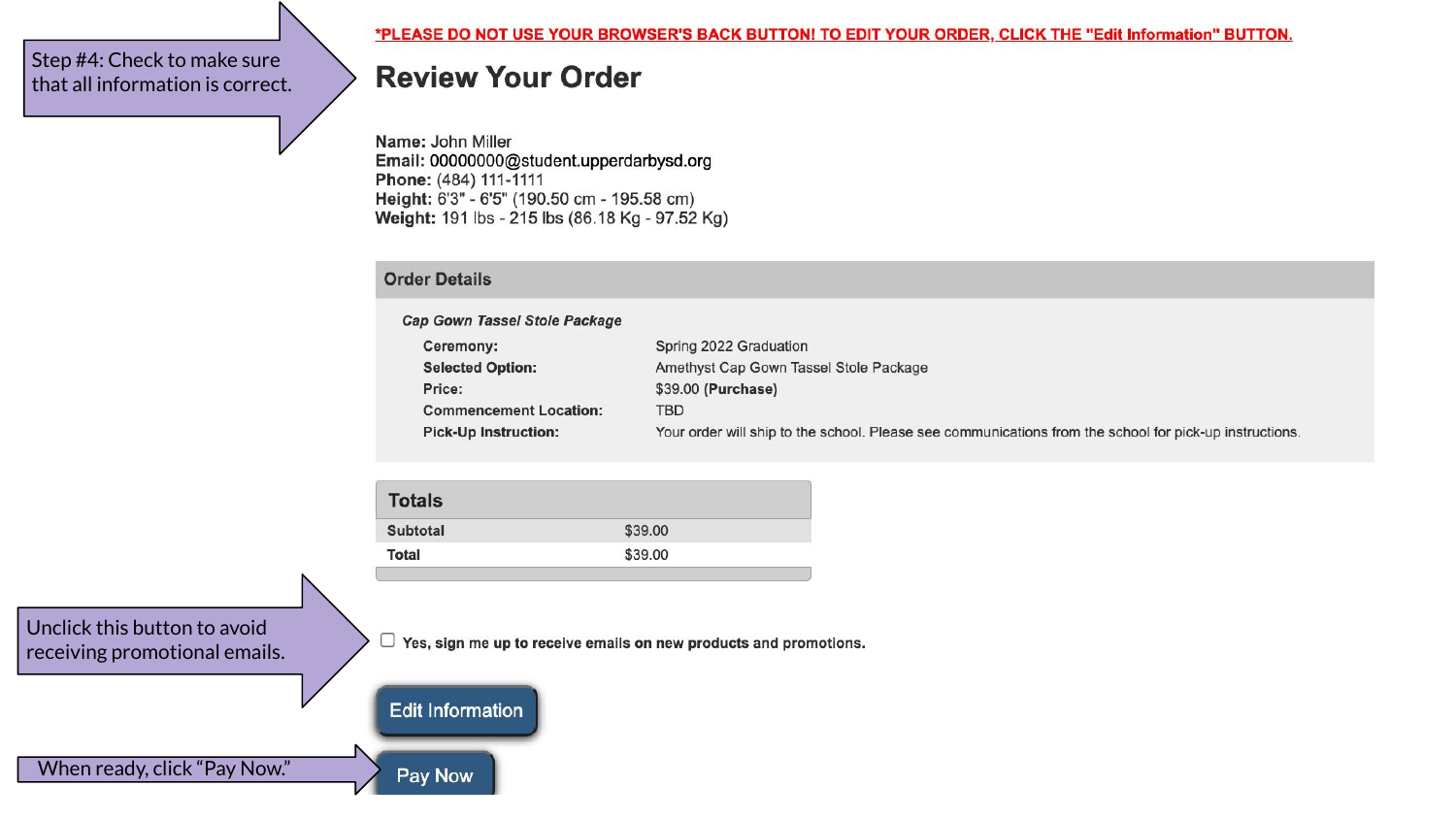#### Step #5: Complete the payment information.

Card Number \*  $\boxed{\Box \cdots}$ 

#### Exp. Date \*

| Card Code * |  |
|-------------|--|
|             |  |

#### **Billing Address**

First Name \*

#### Last Name \*

Billing Country \* **USA** ▼

 $Zip *$ 

Street Address \*

City \*

State \*

Phone Number

Email \*

When ready, click the blue "Pay" button.

Pay

Cancel